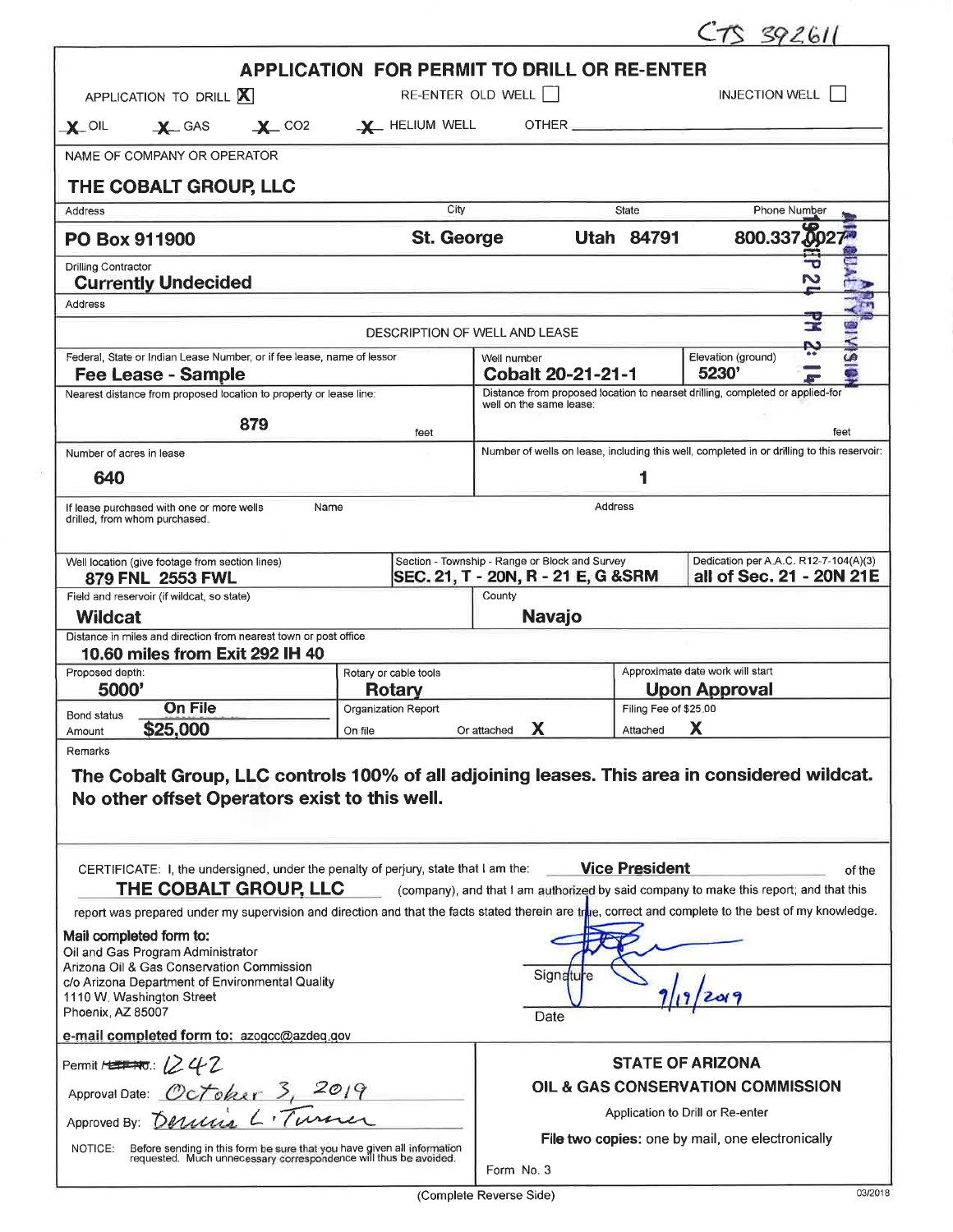- 1. Operator shall outline on the plat the acreage dedicated to the well in compliance with A.A.C. R12-7-107.
- 2. A registered surveyor shall show on the plat the location of the well and certify this information in the space provided.
- 3. ALL DISTANCES SHOWN ON THE PLAT MUST BE FROM THE OUTER BOUNDARIES OF THE SECTION.
- 4. Is the operator the only owner in the dedicated acreage outlined on the plat below ? YES XX NO
- 5. If the answer to question four is no, have the interests of all owners been consolidated by communitization agreement or otherwise? YES \_\_\_\_\_\_\_ NO \_\_\_\_\_\_\_ If answer is yes, give type of consolidation
- 6. If the answer to question four is no, list all the owners and their respective interests below:

| Owner<br>The Cobalt Group, LLC                        | Land Description<br>Section 21, Township 20 North,                                                                                                                                                                                                                                                                                                                                                        |
|-------------------------------------------------------|-----------------------------------------------------------------------------------------------------------------------------------------------------------------------------------------------------------------------------------------------------------------------------------------------------------------------------------------------------------------------------------------------------------|
|                                                       | Range 21 East, Navajo County, AZ                                                                                                                                                                                                                                                                                                                                                                          |
| $2552.87'$ —                                          | <b>CERTIFICATION</b><br>879<br>I hereby certify that the information above<br>is true and complete to the best of my<br>knowledge and belief.<br>Well is at<br>Name<br><b>Scott Bowles</b><br>35.124517 North<br>Position<br>110.117369 West<br><b>Vice President</b><br>Company<br>The Cobalt Group, LLC<br>Elevation: 5230.36'<br>D LAND<br>9/19/2019<br>Date<br><b>ATIFICATE</b><br>32795<br>RONALD D. |
|                                                       | <b>SCORSE</b><br>lotation shown<br>textify that the well<br>I het<br>on the plat was ploye<br>actual<br>true and<br>superv<br>edge And<br>correct to<br>belief.<br>rove<br>Expires $9/30/19$<br>Date Surveyed<br>9/17/2019<br>Registered Land Surveyor<br>Ronald D Scorse<br><b>PERSONAL PROPERTY</b>                                                                                                     |
| 1650 1980 2310 2640<br>330<br>660<br>990<br>1320<br>a | 1500<br>1000<br>500<br>2000<br>Certificate No. RLS#32795                                                                                                                                                                                                                                                                                                                                                  |

## PROPOSED CASING PROGRAM

| Size of Casing | Weight | Grade & Type | Top | Bottom | <b>Cementing Depths</b> | Sacks Cement | Type             |
|----------------|--------|--------------|-----|--------|-------------------------|--------------|------------------|
| 13 3/8"        | 48#    | H-40         | GL  | 80'    | $GL-80'$                | 48 sks       | <b>Ready Mix</b> |
| 95/8"          | 36#    | J-55         | GL  | 800'   | $GL-800'$               | 116 sks      | Prem. Light      |
| 7"             | 20#    | J-55         | GL  | 2000'  | GL-2000'                | 139 sks      | Prem. Light      |
| 4 1/2"         | 9.5#   | J-55         | GL  | 5000'  | $GL-5000'$              | 236 sks      | Prem. Light      |